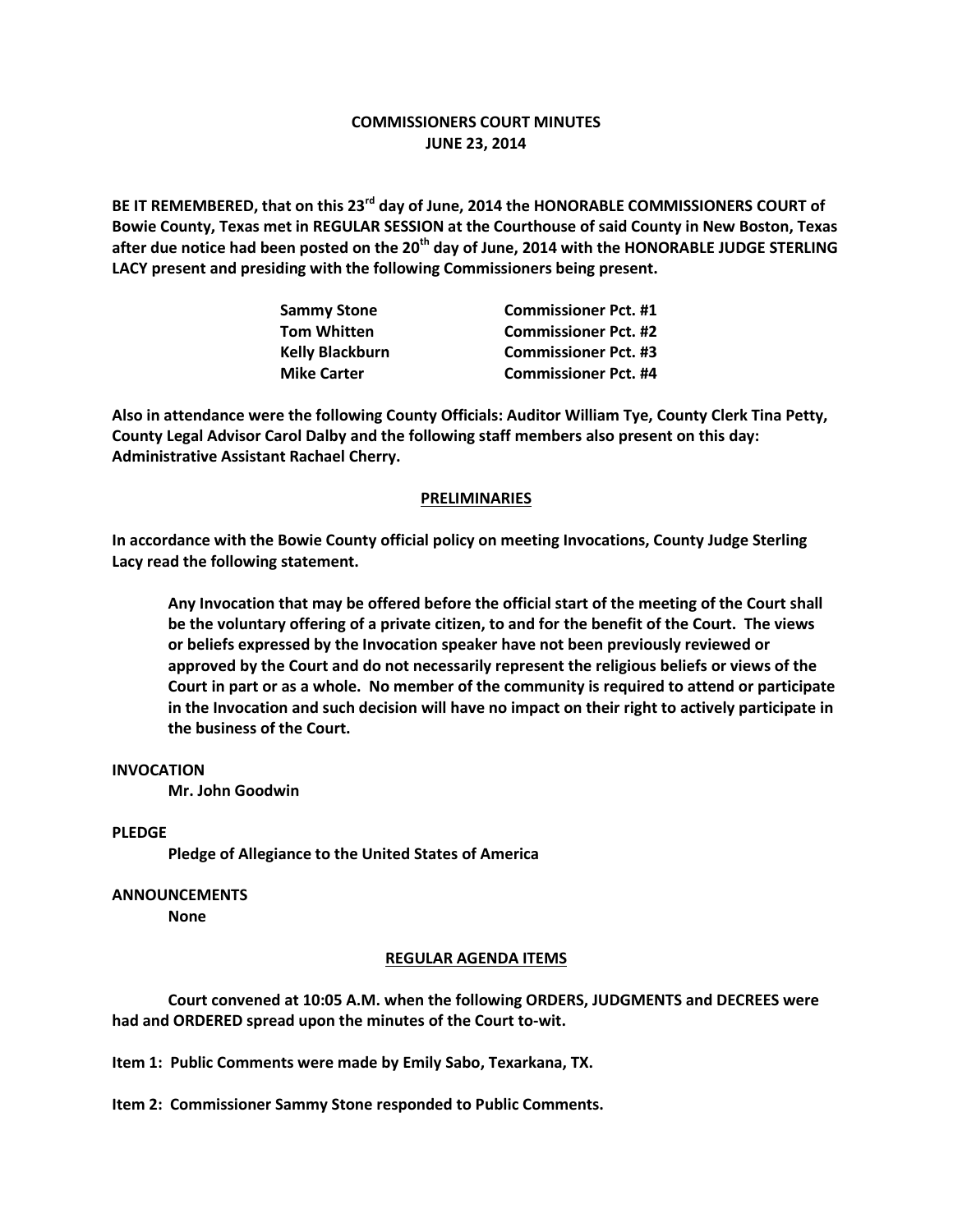- **Item 3: On this 23rd day of June, 2014, a motion was made by Commissioner Tom Whitten and duly second by Commissioner Sammy Stone to approve moving Pct. 10 polling location from the Pleasant Grove Intermediate School, 8480 N. Kings Hwy, Texarkana, TX to the Pleasant Grove Volunteer Fire Department, 3123 FM 559, Texarkana, TX. Motion was put to a vote and all voted aye and none opposed. Motion carried.**
- **Item 4: On this 23rd day of June, 2014, a motion was made by Commissioner Kelly Blackburn and duly second by Commissioner Mike Carter to approve the 2013-2014 Bowie County Fixed Asset Inventory. Motion was put to a vote and all voted aye and none opposed. Motion carried.**
- **Item 5: On this 23rd day of June, 2014, Judge Lacy gave a presentation regarding a citizen's comment identifying the County Judge being the CFO (Chief Financial Officer) of the County and procedure for returning tax rollback refunds.**
- **Item 6: On this 23rd day of June, 2014, a motion was made by Commissioner Kelly Blackburn and duly second by Commissioner Sammy Stone to accept tax rollback refund checks from Gabe and Emily Tarr (take to the Treasurer's Office). Motion was put to a vote and all voted aye and none opposed. Motion carried.**
- **Item 7: On this 23rd day of June, 2014, a motion was made by Commissioner Sammy Stone and duly second by Commissioner Mike Carter to approve Interlocal Agreements for jail services with DeKalb, Hooks, Maud, Nash and Wake Village. Motion was put to a vote and all voted aye and none opposed. Motion carried.**
- **Item 8: On this 23rd day of June, 2014, a motion was made by Commissioner Kelly Blackburn and duly second by Commissioner Tom Whitten to table ( to approve an Independent Contractor Services Agreement between Bowie County and Texarkana Regional Healthcare Network d/b/a Women's Health Center). Motion was put to a vote and all voted aye and none opposed. Motion carried.**
- **Item 9: On this 23rd day of June, 2014, there is no action taken on this agenda item. There was a report from the chair of the Financial Advisory Committee regarding their work to date and a discussion of budgeting concerns.**
- **Item 10: On this 23rd day of June, 2014, a motion was made by Commissioner Tom Whitten and duly second by Commissioner Mike Carter to amend the 2013-2014 revenue budget by \$195,000 (line item 010-372-460) in Pct. 2 budget and \$1,098,000 (line item 010-374-460) Pct. 4 budget, reduce by that amount. Motion was put to a vote and all voted aye and none opposed. Motion carried.**